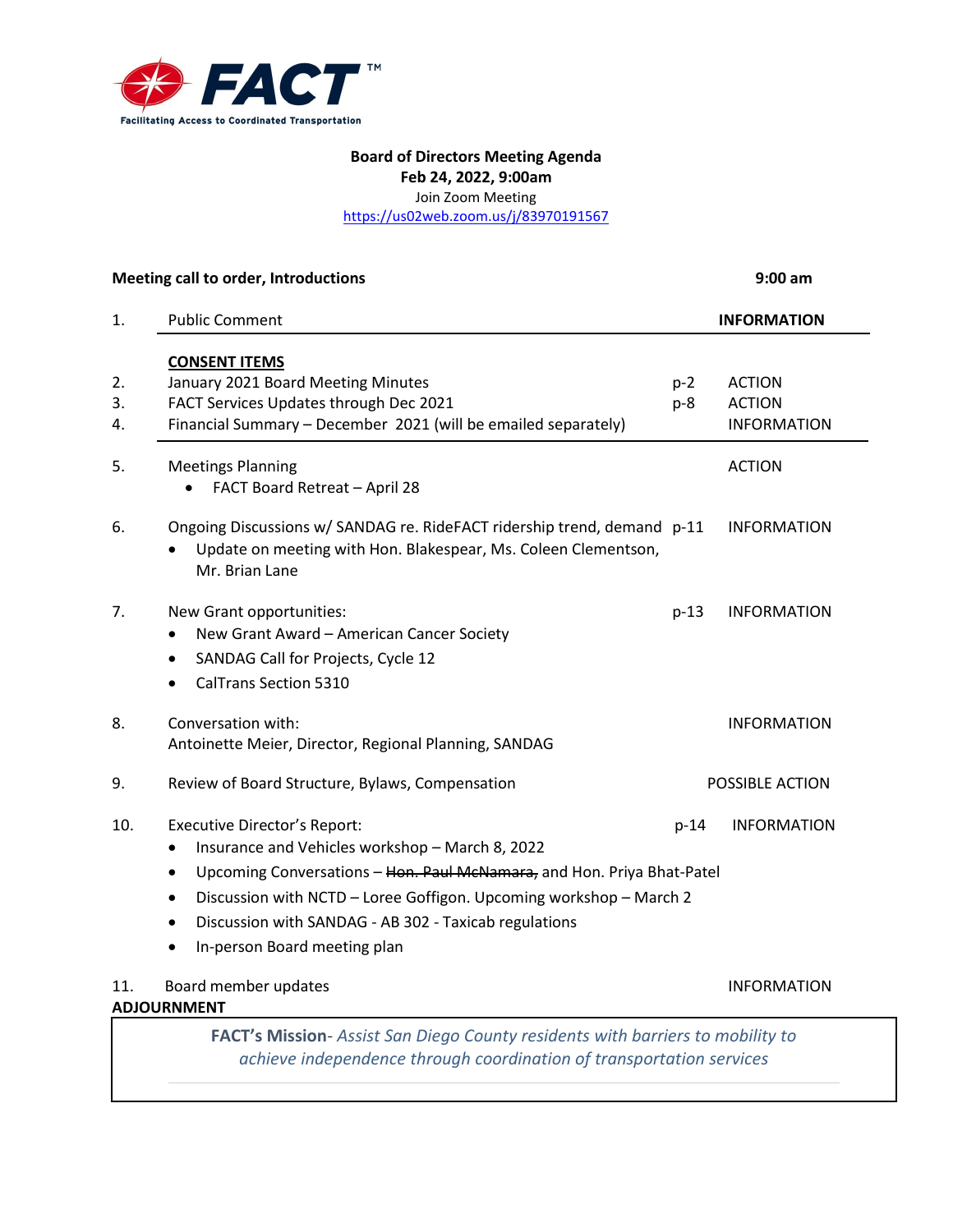# FACT Board of Directors Meeting Minutes January 27, 2022 Zoom Meeting

| <b>Board Members</b><br>Attending                                                            | Hon. George Gastil, Hon. Dave Roberts, LaVonna Connelly, Hon. Phil Monroe, Hon. Jewel<br>Edson, Hon. Bob Campbell, Hon. John Aguilera, Hon. Kellie Shay Hinze, Susan Hafner                                                                                                                                                                                                                                                                                                                                                  |
|----------------------------------------------------------------------------------------------|------------------------------------------------------------------------------------------------------------------------------------------------------------------------------------------------------------------------------------------------------------------------------------------------------------------------------------------------------------------------------------------------------------------------------------------------------------------------------------------------------------------------------|
| <b>Board Members</b><br>Absent                                                               | None                                                                                                                                                                                                                                                                                                                                                                                                                                                                                                                         |
| <b>Staff Attending</b>                                                                       | Arun Prem, Meagan Schmidt, Budd Anderson, Julius Burgos, Cynthia Pedersen                                                                                                                                                                                                                                                                                                                                                                                                                                                    |
| Public/Guests                                                                                | Hon. Corinna Contreras, City of Vista; Danielle Kochman, SANDAG; Roberto Gebo, NCTD;<br>Ivan Ebba, Furaat                                                                                                                                                                                                                                                                                                                                                                                                                    |
| <b>Public Comments</b>                                                                       |                                                                                                                                                                                                                                                                                                                                                                                                                                                                                                                              |
| <b>CONSENT ITEMS:</b><br>November and<br>December Board<br>Meeting Minutes/<br>November FACT | Hon. George Gastil called the meeting to order at 9:00 am. Motion to approve the<br>November and December 2021 Board Meeting Minutes, FACT Services Updates and<br>November Financial Summary was made by Hon. Jewel Edson. Susan Hafner seconded<br>the motion. The motion passed unanimously.                                                                                                                                                                                                                              |
| Services<br>Updates/November<br><b>Financial Summary</b>                                     | Arun gave an update regarding services performance and the uptick in RideFACT trips in<br>October and November after a drop in earlier months. The data reflects that COVID surges<br>have affected ridership. Arun said that contracted services are growing at a faster rate than<br>RideFACT, and one-way trips completed through November 2021 have now surpassed<br>275,000.                                                                                                                                            |
| Meetings Review,<br>Scheduling and<br>Updates                                                | Arun reviewed the Annual Meeting held on December 16, 2021, in Coronado beginning with<br>pictures highlighting attendees and guest speakers. He said those attending the meeting<br>showed great support to FACT by attending in person. He said the speakers spoke of their<br>commitment in FACT's mission and shared a quote from Hon. Catherine Blakespear's<br>remarks: "FACT is a model, and I'm really thrilled to be able to give voice to that and to have<br>FACT be recognized at SANDAG with a higher profile." |
|                                                                                              | LaVonna Connelly said it was a great meeting and to hear people praise FACT has given her<br>renewed encouragement. She said it was the result of everyone working so hard for so long<br>and thanked Arun and staff for such a beautiful event. George Gastil agreed with LaVonna<br>and said he was particularly happy to hear the comments from providers and                                                                                                                                                             |
|                                                                                              | partners that FACT works with, noting that many were spontaneous remarks. Susan Hafner<br>said she attends many retreats and meetings and this one was state of the art. She thanked<br>Arun and staff for putting together such an organized event. Bob Campbell thanked staff<br>for putting together a meeting that came off so well.                                                                                                                                                                                     |
|                                                                                              | Arun thanked everyone for their feedback and said the 2022 Board retreat would work well<br>on Thursday, April 28, 2022 after SANDAG's tentatively planned March Board retreat. He<br>recommended the next Annual Meeting to be held on Wednesday, December 7, and said                                                                                                                                                                                                                                                      |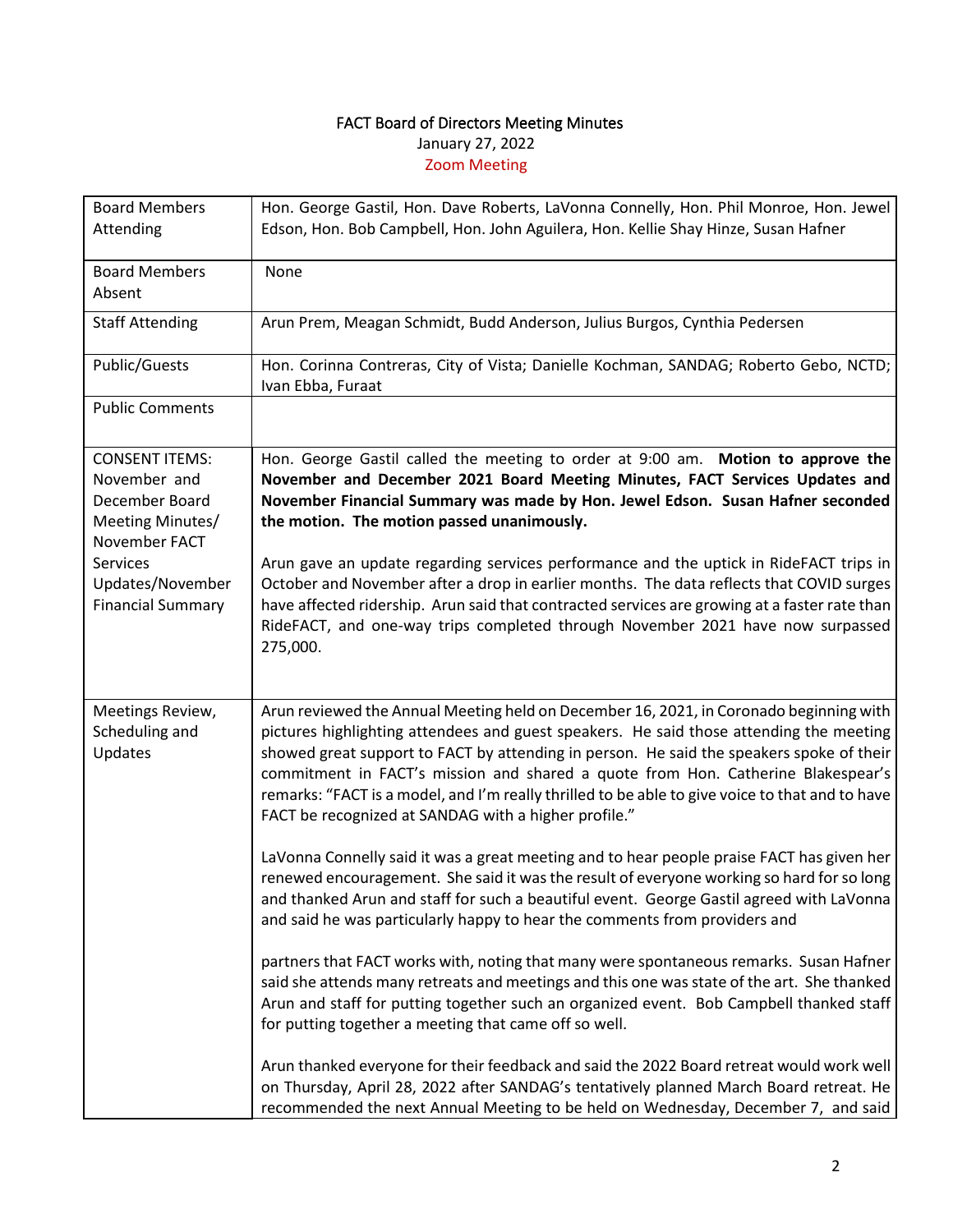|                           | it would not conflict with MTS, NCTD and SANDAG meetings and the usual end of year rush.                                                                                                                                                                                                                                                                                                                                                                                                                                                                                                                                                                           |
|---------------------------|--------------------------------------------------------------------------------------------------------------------------------------------------------------------------------------------------------------------------------------------------------------------------------------------------------------------------------------------------------------------------------------------------------------------------------------------------------------------------------------------------------------------------------------------------------------------------------------------------------------------------------------------------------------------|
|                           | Arun said that he hopes all Board members will be able to attend. George said that Hon.                                                                                                                                                                                                                                                                                                                                                                                                                                                                                                                                                                            |
|                           | Raul Campillo has accepted his invitation to attend and speak at the 2022 Annual Meeting.                                                                                                                                                                                                                                                                                                                                                                                                                                                                                                                                                                          |
|                           |                                                                                                                                                                                                                                                                                                                                                                                                                                                                                                                                                                                                                                                                    |
|                           | Phil Monroe said he hopes that all Board Members attend and interact at the retreat                                                                                                                                                                                                                                                                                                                                                                                                                                                                                                                                                                                |
|                           | because it will probably be the most important half day that FACT will spend all year.                                                                                                                                                                                                                                                                                                                                                                                                                                                                                                                                                                             |
|                           |                                                                                                                                                                                                                                                                                                                                                                                                                                                                                                                                                                                                                                                                    |
|                           | George said that retreats are essential and bigger issues should be addressed in a retreat.                                                                                                                                                                                                                                                                                                                                                                                                                                                                                                                                                                        |
|                           | Arun gave an update regarding the media event held in Linda Vista, at Bayside Community<br>Center on January 18. This event was the formal kick-off of service funded by The SD<br>Foundation for seniors and others in Hon. Raul Campillo's District 7.<br>This event was a<br>collaboration between Hon. Campillo, Bayside Community Center and FACT with KUSI, ABC<br>Channel 10, and Univision present. Hon. Campillo, Hon. Gastil, Kim Heinle, Director at<br>Bayside Community Center, and FACT rider, Deanna Tomczak spoke before the media.<br>Arun presented a short recap with photos and a video clip that made the KUSI news the<br>following weekend. |
| <b>FACT Vehicle Fleet</b> | Arun addressed Phil's request for a status update on FACT vehicles. FACT owns 12 vehicles                                                                                                                                                                                                                                                                                                                                                                                                                                                                                                                                                                          |
| Update                    | purchased by grants, seven by SANDAG and the rest by CalTrans. These vehicles are leased                                                                                                                                                                                                                                                                                                                                                                                                                                                                                                                                                                           |
|                           | to vendors who provide transportation services to seniors and people with disablilities. The                                                                                                                                                                                                                                                                                                                                                                                                                                                                                                                                                                       |
|                           | City of San Diego has only two accessible vehicles registered with the Taxicab Commission.                                                                                                                                                                                                                                                                                                                                                                                                                                                                                                                                                                         |
|                           | FACT has been trying to fill the gap by getting vehicles and making them available to the                                                                                                                                                                                                                                                                                                                                                                                                                                                                                                                                                                          |
|                           | community and the vendors. FACT's contribution to the community as the only agency in                                                                                                                                                                                                                                                                                                                                                                                                                                                                                                                                                                              |
|                           | the County that provides accessible vehicles for free, sets FACT apart from any other agency                                                                                                                                                                                                                                                                                                                                                                                                                                                                                                                                                                       |
|                           | as a CTSA.                                                                                                                                                                                                                                                                                                                                                                                                                                                                                                                                                                                                                                                         |
|                           |                                                                                                                                                                                                                                                                                                                                                                                                                                                                                                                                                                                                                                                                    |
|                           | Toward the end of 2021, five vehicles were returned to FACT by a vendor due to loss of                                                                                                                                                                                                                                                                                                                                                                                                                                                                                                                                                                             |
|                           | business during the pandemic. These vehicles were parked at FACT temporarily until they                                                                                                                                                                                                                                                                                                                                                                                                                                                                                                                                                                            |
|                           | could be inspected and their usability status determined.                                                                                                                                                                                                                                                                                                                                                                                                                                                                                                                                                                                                          |
|                           |                                                                                                                                                                                                                                                                                                                                                                                                                                                                                                                                                                                                                                                                    |
|                           | One of the vehicles is retired and owned by FACT, three are in the process of being                                                                                                                                                                                                                                                                                                                                                                                                                                                                                                                                                                                |
|                           | retired by SANDAG with paperwork process pending, and one is near its retirement                                                                                                                                                                                                                                                                                                                                                                                                                                                                                                                                                                                   |
|                           |                                                                                                                                                                                                                                                                                                                                                                                                                                                                                                                                                                                                                                                                    |
|                           | in terms of mileage/age. Vehicle retirement is determined by mileage or year                                                                                                                                                                                                                                                                                                                                                                                                                                                                                                                                                                                       |
|                           | according to compliance regulations.                                                                                                                                                                                                                                                                                                                                                                                                                                                                                                                                                                                                                               |
|                           |                                                                                                                                                                                                                                                                                                                                                                                                                                                                                                                                                                                                                                                                    |
|                           |                                                                                                                                                                                                                                                                                                                                                                                                                                                                                                                                                                                                                                                                    |
|                           | One van was sold back to the vendor, three pending retirement will be sold as they                                                                                                                                                                                                                                                                                                                                                                                                                                                                                                                                                                                 |
|                           | have reached their compliance usefulness, and one has been leased to Renewing                                                                                                                                                                                                                                                                                                                                                                                                                                                                                                                                                                                      |
|                           | Life, pending SANDAG approval.                                                                                                                                                                                                                                                                                                                                                                                                                                                                                                                                                                                                                                     |
|                           |                                                                                                                                                                                                                                                                                                                                                                                                                                                                                                                                                                                                                                                                    |
|                           | Arun said 12 additional vehicles have been approved for FACT under the Section 5339                                                                                                                                                                                                                                                                                                                                                                                                                                                                                                                                                                                |
|                           | Grant, and FACT is close to procuring them. Because FACT is the only agency that provides                                                                                                                                                                                                                                                                                                                                                                                                                                                                                                                                                                          |
|                           | low cost essential and accessible transportation in the County, these vehicles will provide a                                                                                                                                                                                                                                                                                                                                                                                                                                                                                                                                                                      |
|                           | service to the community unlike other nonprofit agencies in San Diego whose vehicles serve                                                                                                                                                                                                                                                                                                                                                                                                                                                                                                                                                                         |
|                           | their clients.                                                                                                                                                                                                                                                                                                                                                                                                                                                                                                                                                                                                                                                     |
|                           |                                                                                                                                                                                                                                                                                                                                                                                                                                                                                                                                                                                                                                                                    |
|                           |                                                                                                                                                                                                                                                                                                                                                                                                                                                                                                                                                                                                                                                                    |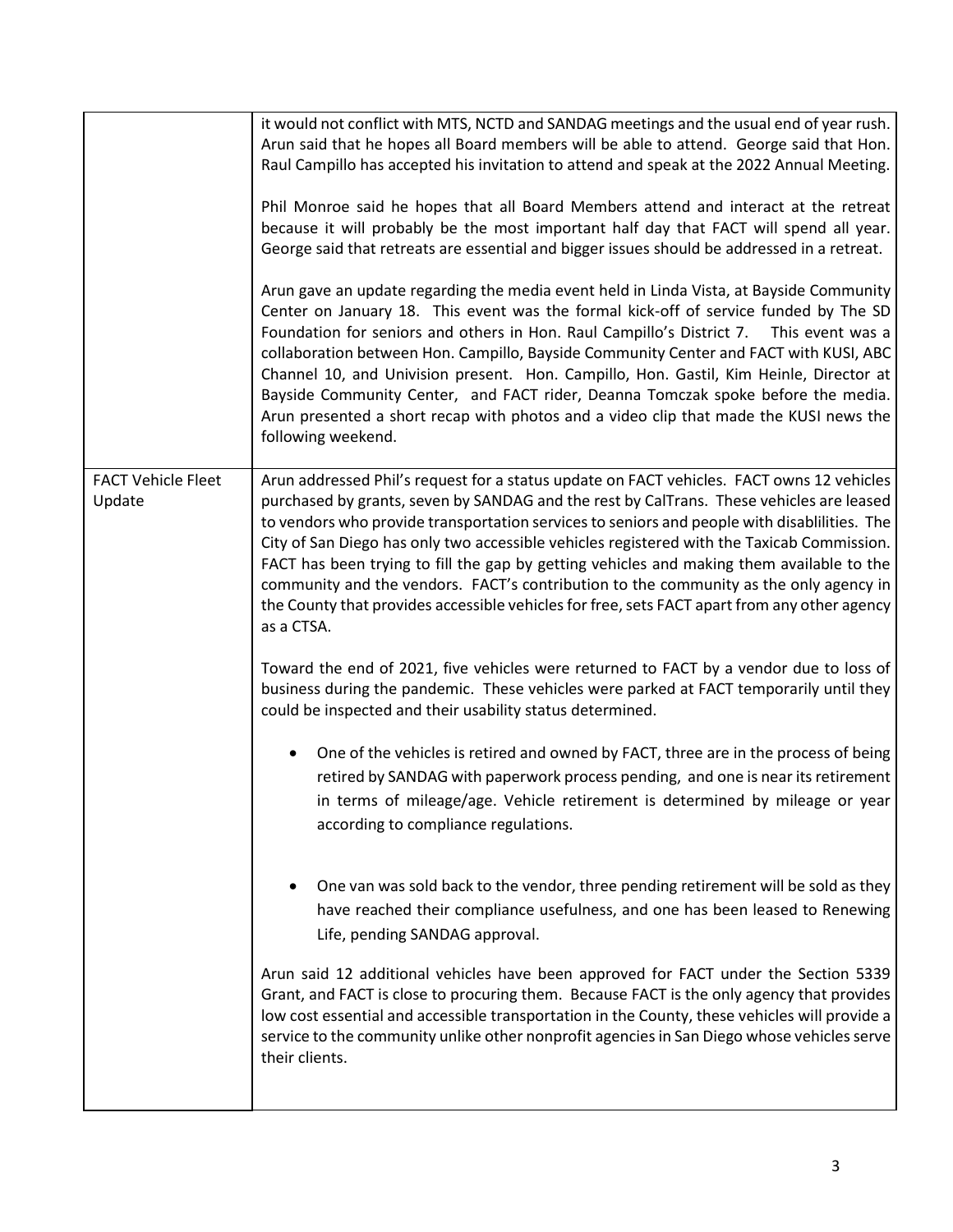|                                                                                                | Nationally all transit agencies have had a decrease in ridership due to COVID.                                                                                                                                                                                                                                                                                                                                                                                                                                                                                                                                                                                                                                                                 |
|------------------------------------------------------------------------------------------------|------------------------------------------------------------------------------------------------------------------------------------------------------------------------------------------------------------------------------------------------------------------------------------------------------------------------------------------------------------------------------------------------------------------------------------------------------------------------------------------------------------------------------------------------------------------------------------------------------------------------------------------------------------------------------------------------------------------------------------------------|
|                                                                                                |                                                                                                                                                                                                                                                                                                                                                                                                                                                                                                                                                                                                                                                                                                                                                |
|                                                                                                | Arun said the March CAM meeting will host a workshop that will provide information<br>regarding vehicle sharing programs, accessible vehicle availability, and insurance costs,<br>Several elected officials have offered to work with FACT in the<br>among other topics.<br>promotion and marketing of these vehicles to vendors, agencies, nonprofits, and faith<br>based organizations.                                                                                                                                                                                                                                                                                                                                                     |
|                                                                                                | LaVonna asked about the maintenance aspect of the new staff position, and if there are too<br>many responsibilities for one individual to address. Arun said the safety coordinator<br>position will encompass all safety and compliance related issues beyond vehicles. This<br>person will be in the field, perform in-person assessment of real-time rides, vehicle safety<br>issues, check vehicle insurance status, check that drivers licenses are current, procure<br>information for SANDAG reports, and other issues. Phil asked if the SANDAG vehicle<br>retirement process could be streamlined in order to expedite the sale of vehicles.                                                                                          |
|                                                                                                | John Aguilera asked when the position of Safety Coordinator would be filled. Arun said the<br>position was filled by one of FACT's Mobility Coordinators, Christian Hernandez, who is<br>familiar with the vendors, vehicles, and other aspects of the job. Staff has posted an<br>opening for Christian's previous job as Mobility Coordinator.                                                                                                                                                                                                                                                                                                                                                                                               |
| Conversations with<br>Hon. Corinna<br>Contreras, City of<br>Vista/Danielle<br>Kochman - SANDAG | George introduced Hon. Corinna Contreras, Council member from the City of Vista, and<br>Arun welcomed Danielle Kochman from SANDAG, as a friend of FACT to the meeting.<br>George introduced the Board, staff and other guests to Hon. Contreras. She commended<br>everybody for their role in helping people connect to places, events, and things they need<br>to do. She said that transportation is so important because many people do not own their<br>own vehicles.                                                                                                                                                                                                                                                                     |
|                                                                                                | Bob Campbell said 20 years ago he joined the Vista City Council, and after being appointed<br>Chair to NCTD, found a huge gap in transportation services. FACT was formed by Dave<br>Roberts, Phil Monroe and himself as a service to fill the gaps.<br>Hon. Contreras said she was honored to be in the presence of previous Vista Council<br>members and elected officials who serve on different boards. She said she owes them all<br>a great deal of respect and the fact that they continue to play a part in building community<br>throughout the region. She appreciates everything they have done and looks forward to<br>continuing to see what everyone can do to make the world a little better for people in San<br>Diego County. |
|                                                                                                | Arun and John congratulated Jewel on her appointment to Chair of the Board of NCTD. John<br>said he couldn't think of a better person on the Board to lead NCTD.                                                                                                                                                                                                                                                                                                                                                                                                                                                                                                                                                                               |
|                                                                                                | Arun thanked Hon. Contreras for joining the meeting and said he hoped that as leaders of<br>local organizations, board members such as herself will help with as much flexibility as<br>possible in the operations and services, and leverage flexibility into productivity. Hon.<br>Contreras said that the blessing has been in breaking the rigidity by being forced to adapt<br>and make changes that are beneficial to the community.                                                                                                                                                                                                                                                                                                     |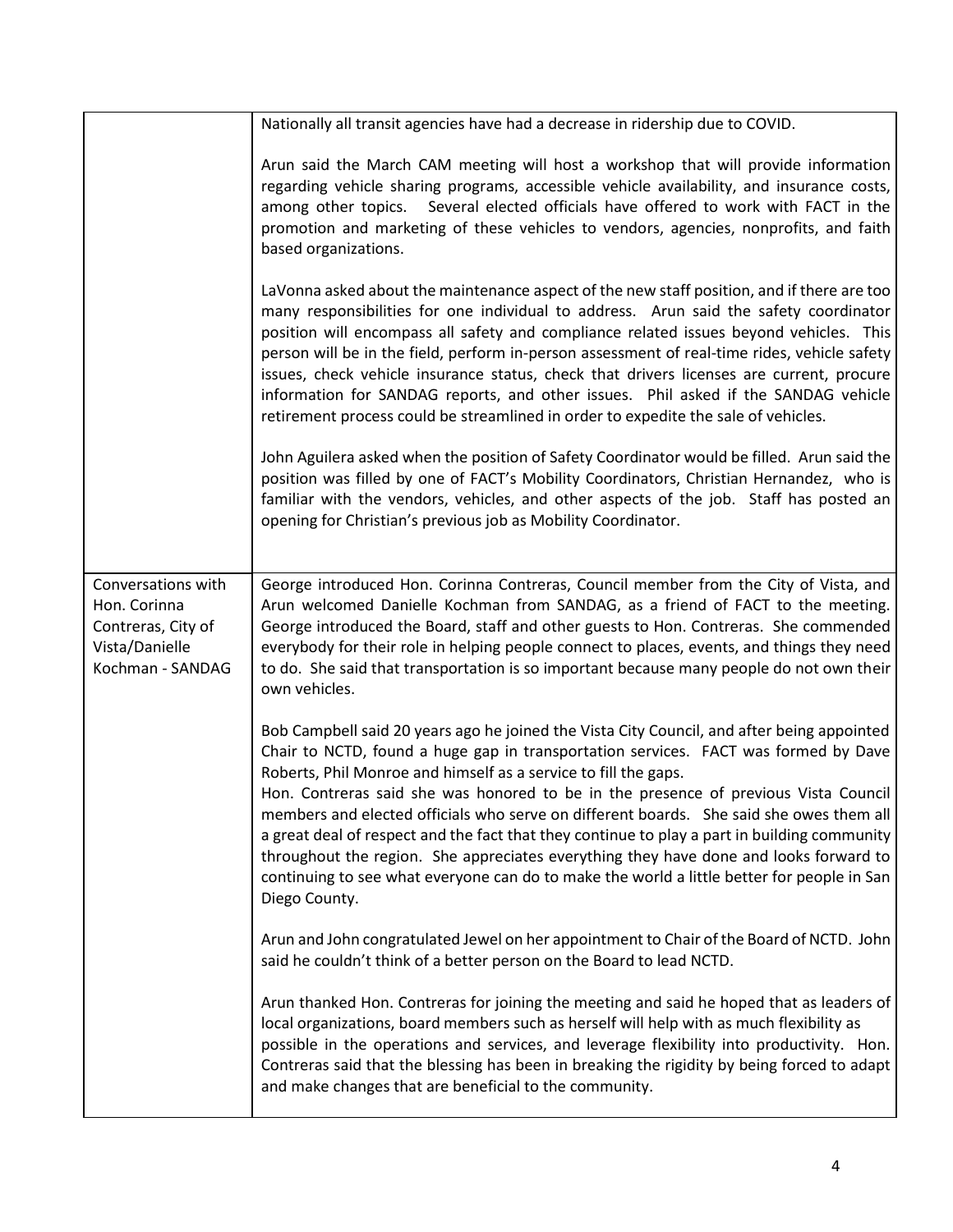|                                                                                            | Jewel welcomed Hon. Contreras to the meeting. She said Hon. Contreras has worked at<br>NCTD to create a Flexible Fleet pilot program for her community. Jewel said that there are<br>all kinds of opportunities such as the program created recently in District 7 with Hon. Raul<br>Campillo.                                                                                                                                                                                                                                                                                                                                                                                                                                                                                                                                                                                                                                                                                                                                                                                                                                |
|--------------------------------------------------------------------------------------------|-------------------------------------------------------------------------------------------------------------------------------------------------------------------------------------------------------------------------------------------------------------------------------------------------------------------------------------------------------------------------------------------------------------------------------------------------------------------------------------------------------------------------------------------------------------------------------------------------------------------------------------------------------------------------------------------------------------------------------------------------------------------------------------------------------------------------------------------------------------------------------------------------------------------------------------------------------------------------------------------------------------------------------------------------------------------------------------------------------------------------------|
|                                                                                            | Phil said FACT has had some great programs with some of the communities in San Diego<br>County such as Oceanside and Escondido. He suggested that Hon. Contreras meet with<br>Arun and Meagan to discuss some of the flexible programs with cities. Hon. Contreras said<br>she would be happy to meet with FACT to see how residents in Vista can integrate FACT<br>into their daily lives and looks forward to a collaboration with FACT. Arun said that FACT<br>wants to work with all San Diego County cities.                                                                                                                                                                                                                                                                                                                                                                                                                                                                                                                                                                                                             |
|                                                                                            | John Aguilera welcomed Hon. Contreras to the meeting and said he would be happy to meet<br>with her, Arun and Meagan to see how FACT can be more integrated in helping the people<br>in the City of Vista.                                                                                                                                                                                                                                                                                                                                                                                                                                                                                                                                                                                                                                                                                                                                                                                                                                                                                                                    |
|                                                                                            | Danielle Kochman, Mobility Planning Manager at SANDAG, gave a broad overview her<br>duties. She said Mobility Planners are looking at ways to leverage new technology and<br>leverage innovative partnerships to deliver the 5 Big Moves. One topic they study is how<br>to bridge the Digital Divide through broadband projects. The Digital Divide deals with<br>households that don't have internet access, and broadband connectivity which is critical to<br>the transportation community especially in rural areas. Mobility Hubs with Flexible Fleets<br>and accessible vehicles are major topics throughout the United States for the next couple<br>of years. Currently Lift, Uber, taxis and everyone else not offering accessible services as<br>required under the Americans with Disabilities Act need to comply and is long overdue.<br>Ridesharing and transitioning electric vehicles and the needed infrastructure, and Flex Fleet<br>shuttles are other topics in Danielle's section. She said all types of vehicle sharing, apps,<br>and advances in mobility are in the works as the technology develops. |
|                                                                                            | Danielle said she was very happy to hear about the Linda Vista program with FACT helping<br>the residents meet their needs. Susan Hafner asked Danielle about autonomous vehicles<br>in her department; Danielle said there is a lot of interest with SANDAG from potential<br>private vehicle partners.                                                                                                                                                                                                                                                                                                                                                                                                                                                                                                                                                                                                                                                                                                                                                                                                                      |
|                                                                                            | Arun said it is important to support local businesses, services and workers. FACT is<br>appreciative of all the support from SANDAG that it receives. George said that it's advocacy<br>from SANDAG more than anything else that helps FACT.                                                                                                                                                                                                                                                                                                                                                                                                                                                                                                                                                                                                                                                                                                                                                                                                                                                                                  |
|                                                                                            | Danielle said she is happy to come back as a meeting guest any time.                                                                                                                                                                                                                                                                                                                                                                                                                                                                                                                                                                                                                                                                                                                                                                                                                                                                                                                                                                                                                                                          |
| <b>Ongoing Discussions</b><br>with SANDAG<br><b>Regarding RideFACT</b><br>Ridership Trend, | Arun gave an update with regards to the SANDAG TDA Triennial Audit which is currently<br>underway. Julius Burgos has been working with the auditors, and he and Arun will meet<br>with them in February.                                                                                                                                                                                                                                                                                                                                                                                                                                                                                                                                                                                                                                                                                                                                                                                                                                                                                                                      |
| Demand                                                                                     | Arun gave a summary of his meeting with Hasan Ikhrata, Coleen Clementson and Ray Major<br>on November 22, 2021. He said the focus of that discussion was Transnet Funds and the<br>challenges SANDAG is facing regarding the need for those funds.                                                                                                                                                                                                                                                                                                                                                                                                                                                                                                                                                                                                                                                                                                                                                                                                                                                                            |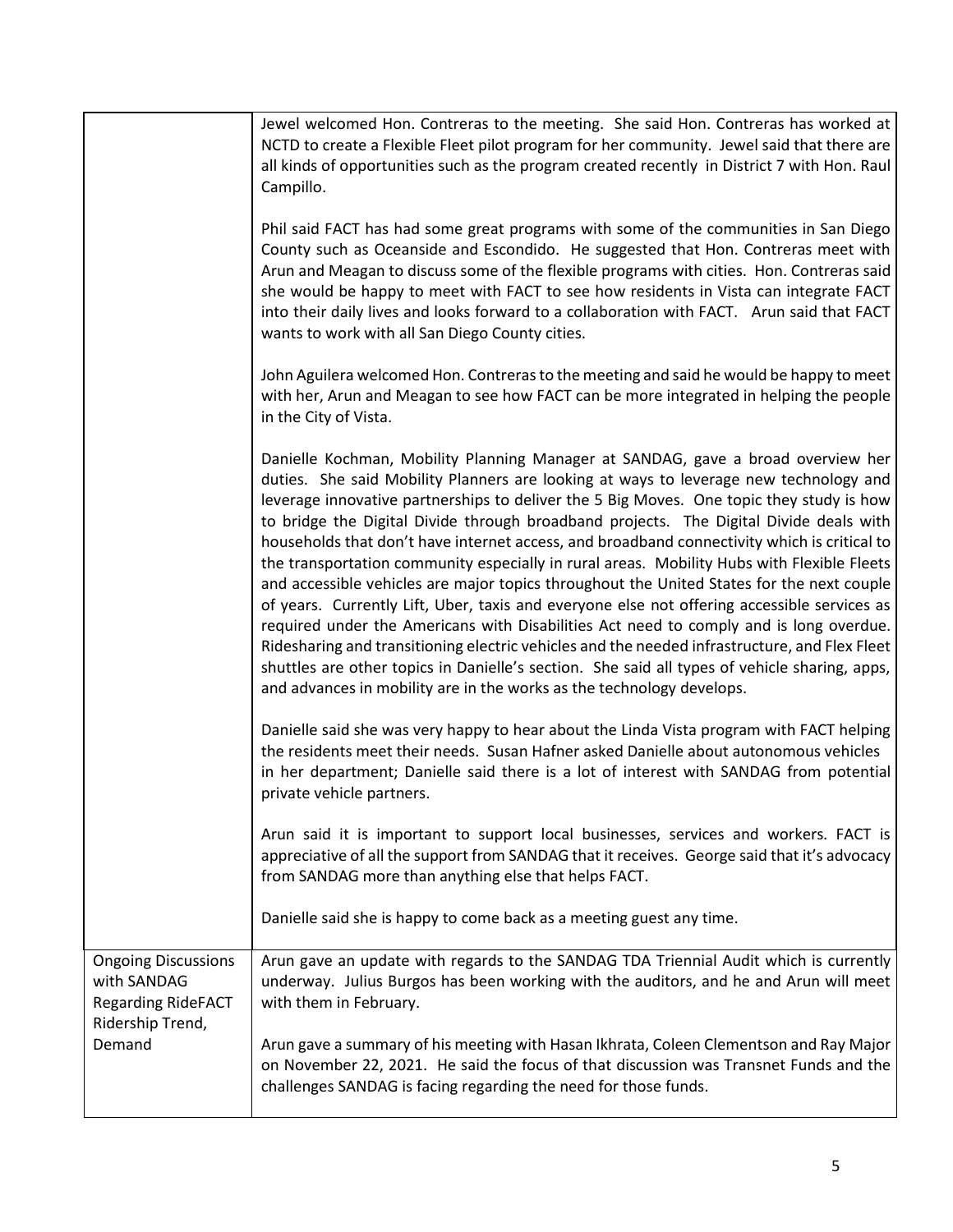| Review of Board<br>Structure, Bylaws,<br>Compensation | Arun discussed Board structure, Bylaws, and compensation. This discussion relates to a<br>Board member's decision to not wanting to commit to a high level of involvement. The<br>transition could be to an advisory or an ex officio role, where they have full access to<br>information and are involved to the extent of their ability or time, but do not have full<br>commitment to the Board. Arun's recommendation is to use the ex officio position, two                                                                                                                                                                                          |
|-------------------------------------------------------|-----------------------------------------------------------------------------------------------------------------------------------------------------------------------------------------------------------------------------------------------------------------------------------------------------------------------------------------------------------------------------------------------------------------------------------------------------------------------------------------------------------------------------------------------------------------------------------------------------------------------------------------------------------|
|                                                       | which are presently vacant, which allow the Board member to be a Board member in every<br>sense except when it comes to voting on items. Nothing needs to be changed in the bylaws<br>to create the ex officio positions.                                                                                                                                                                                                                                                                                                                                                                                                                                 |
|                                                       | Arun said that the Board has been a purely volunteer board for 16 years, but other board<br>members performing similar roles in this region are compensated for their attendance in<br>meetings. He said that MTS, NCTD and SANDAG offer compensation of \$150 per meeting;<br>there are parameters as far as frequency and how this compensation occurs, and<br>compensation for events such as conferences. Arun's requests are:                                                                                                                                                                                                                        |
|                                                       | Recommend that Board members transition, if the rest of the Board feels that is<br>necessary, to an ex officio position                                                                                                                                                                                                                                                                                                                                                                                                                                                                                                                                   |
|                                                       | Requests that the Chair appoint a committee to review the Board compensation<br>and make a recommendation at a future meeting                                                                                                                                                                                                                                                                                                                                                                                                                                                                                                                             |
|                                                       | George thanked Arun for the recommendation and said a committee is a very good idea.<br>George asked if Arun was thinking this committee would perform the ED Review which is<br>coming up soon. Arun said it could although it does not have to be the same committee.<br>LaVonna asked if the ex officio positions are limited to two. Arun said that when these<br>positions were created, it was with the idea that for each block of five Board members, one<br>ex officio position would be available.                                                                                                                                              |
|                                                       | George asked Arun to recap the committee's purpose. Arun said this committee would<br>look at Board compensation, the composition or structure of the Board to see how a<br>"regular" Board member could transition to a different sort of position with less<br>involvement, and possibly perform the upcoming ED Evaluation.                                                                                                                                                                                                                                                                                                                            |
|                                                       | Dave Roberts, LaVonna and Susan volunteered for the committee and will bring<br>recommendations to the next Board meeting. George and Arun thanked Dave, LaVonna<br>and Susan for volunteering.                                                                                                                                                                                                                                                                                                                                                                                                                                                           |
| Return to In-person-<br>work Plan                     | Arun updated the Board regarding the Return to In-person-work Plan. This plan is based<br>on the previous plan which was suspended due to Covid. It is a plan that evolves and is<br>updated according to the pandemic situation. Staff recommends most staff begin<br>transitioning to onsite work beginning April 1, 2022 and have work schedules in place by<br>April 15, 2022. The plan includes guidelines on maintaining a safe work environment,<br>meeting protocol and rider/driver interactions. FACT has confirmation from all staff<br>members that they are vaccinated for Covid. Staff has requested some flexibility in work<br>schedules. |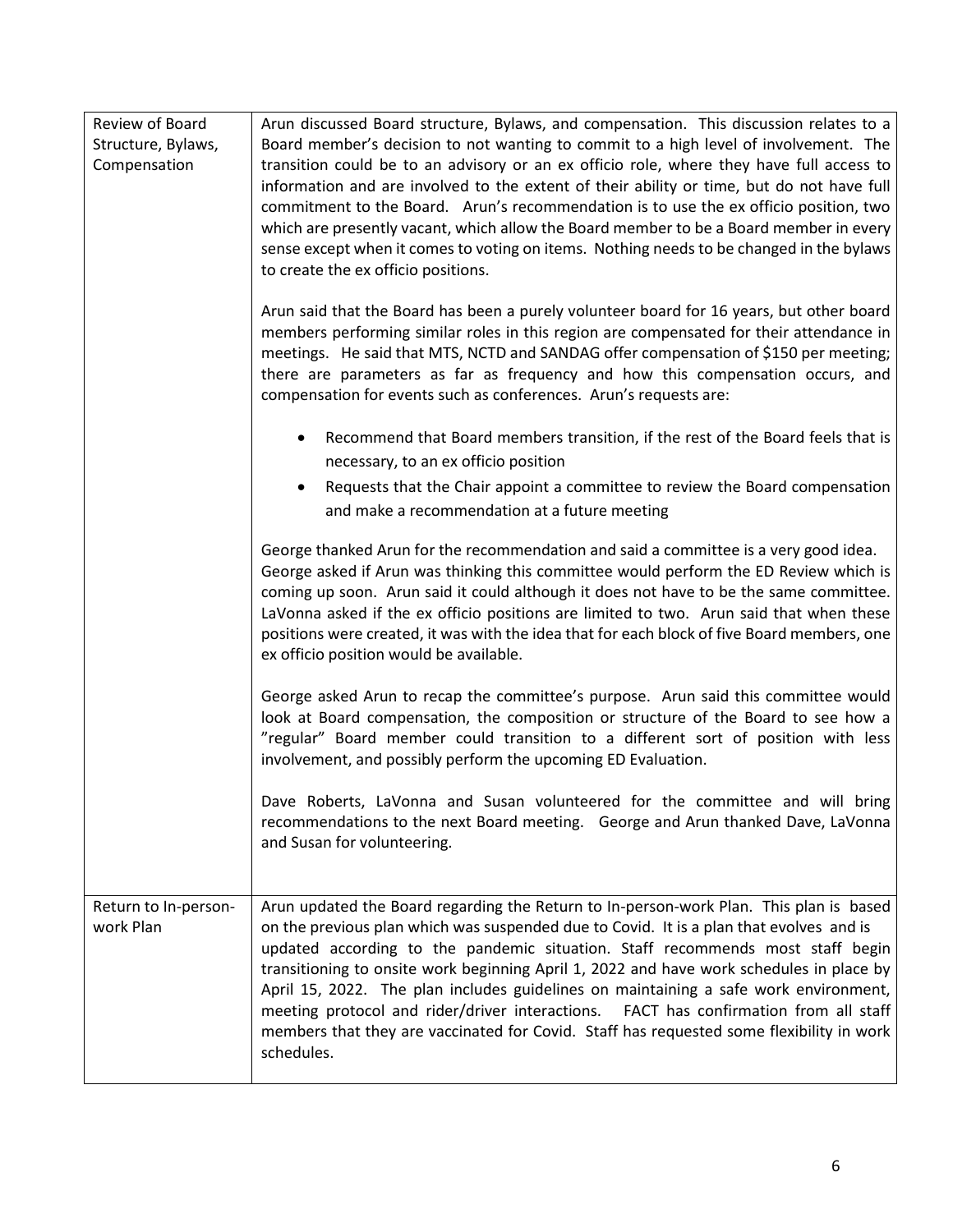| <b>Executive Director's</b> | Mayor Paul McNamara of Escondido will join February's Board meeting, and Hon. Priya           |
|-----------------------------|-----------------------------------------------------------------------------------------------|
| Report                      | Bhat-Patel, Council member from Carlsbad will join the March meeting.                         |
|                             |                                                                                               |
|                             | Arun said the SANDAG Access-for-All Project, a service equivalent to Lift and Uber for        |
|                             | people with disabilities with accessible vehicles, is a \$2.5 million fund that the state has |
|                             | awarded to San Diego and will be passed on to vendors competitively. He said the funding      |
|                             | for this project comes from a surcharge imposed on Lift and Uber, by the state to ensure      |
|                             | equivalent service to those people who currently are not able to use Lift or Uber.            |
|                             |                                                                                               |
|                             | Arun said this fund has been something FACT has been aware of for some time. Staff has        |
|                             | attended PUC hearings and various meetings in order to prepare for this bid. The due date     |
|                             | for the proposal has not been announced by SANDAG but appears imminent.                       |
|                             | LaVonna asked if FACT has enough accessible vehicles to handle the rider demand. Arun         |
|                             | said FACT has access to more vehicles than any other agency in San Diego. There are           |
|                             | other agencies that have vehicles, but they don't serve the general public, they serve their  |
|                             | programs.                                                                                     |
|                             |                                                                                               |
|                             | Phil asked if FACT would form a separate brokerage using the 12 new vehicles in addition      |
|                             | to other vehicles. Arun said that decisions would need to be made based on the RFP.           |
|                             | Phil nominated Susan and himself to be a committee to work with Arun on this. Susan           |
|                             | agreed and said she was very interested in helping on this project. Arun thanked them and     |
|                             | said it is a challenging responsibility and welcomes the support of the Board. Phil said he   |
|                             | thinks the Board should be involved on this project while it's being built.                   |
|                             |                                                                                               |
|                             |                                                                                               |
| <b>CLOSED SESSION</b>       | None                                                                                          |
|                             |                                                                                               |
| <b>Board Member</b>         |                                                                                               |
| Updates                     |                                                                                               |
| <b>ADJOURNMENT</b>          | The meeting was adjourned at approximately 11:20 am.                                          |
|                             |                                                                                               |
|                             |                                                                                               |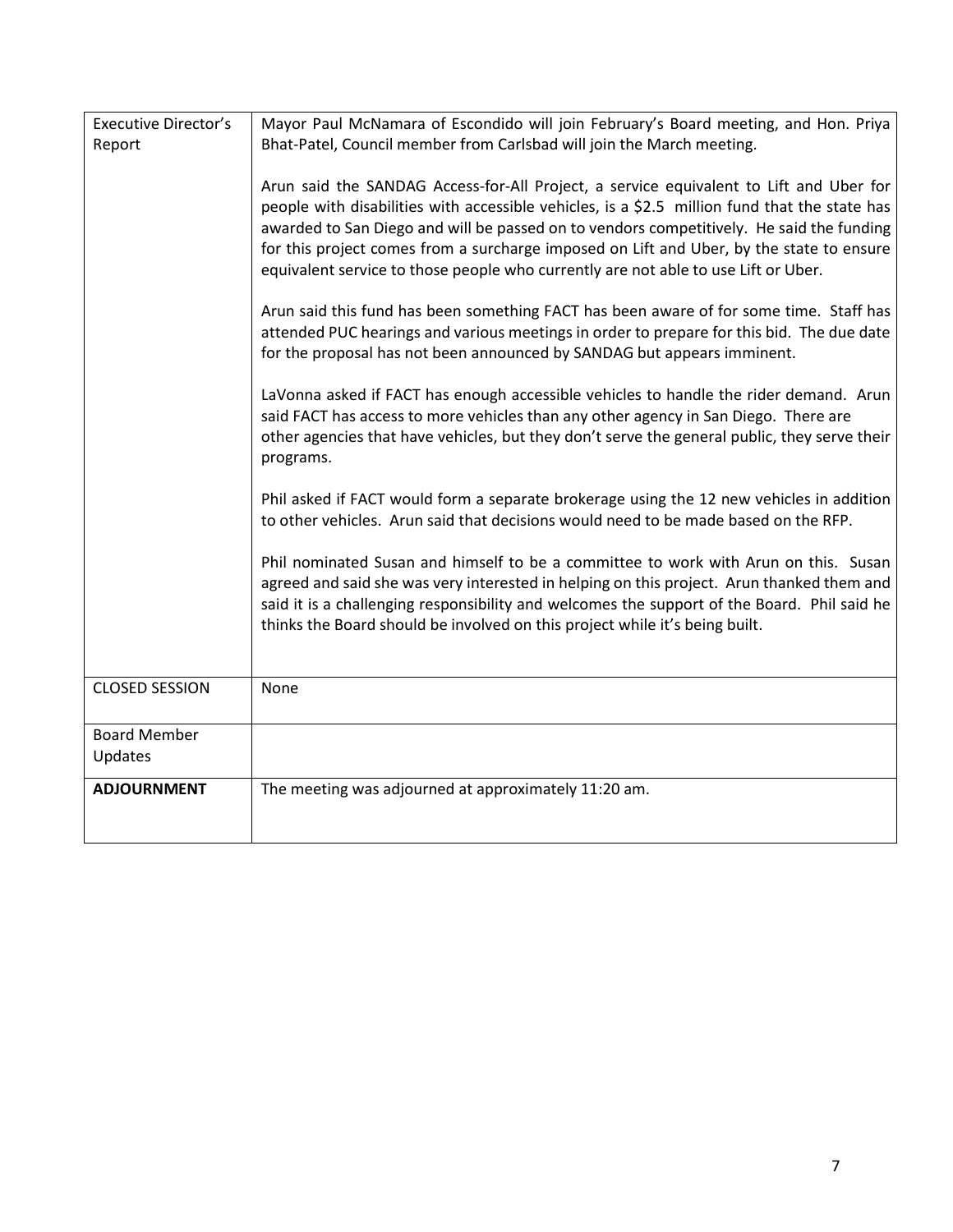### **ITEM #3**

**TO: BOARD OF DIRECTORS**

**FROM: Meagan Schmidt, Director of Operations**

**RE: FACT Services updates** 

### **ISSUE:**

This item presents a monthly RideFACT and agency services update.

#### **BACKGROUND:**

|                    | <b>December</b> |
|--------------------|-----------------|
| <b>SERVICE</b>     | <b>ONE-WAY</b>  |
|                    | <b>TRIPS</b>    |
| <b>PACE</b>        | 169             |
| County             | 0               |
| COVID-19           |                 |
| <b>Scripps</b>     | 130             |
| <b>Escondido</b>   | 733             |
| <b>County HHSA</b> | 5               |
| TB                 |                 |
| <b>San Marcos</b>  | 132             |
| Oceanside          | O               |
| Parkinson's        | 0               |
| Assoc.             |                 |
| <b>Tri-City</b>    | 121             |
| <b>MV</b>          | 0               |
| <b>Other</b>       | 0               |
| <b>RideFACT</b>    | 1,630           |
| <b>TOTAL</b>       | 2,920           |
|                    |                 |

### **Gary Mary WestPACE**

Programs of All-Inclusive Care for the Elderly (PACE) - These trips are to medical destinations throughout North County as well as a few destinations further south. Trips began in late May 2021 and 1,416 were provided through December 2021.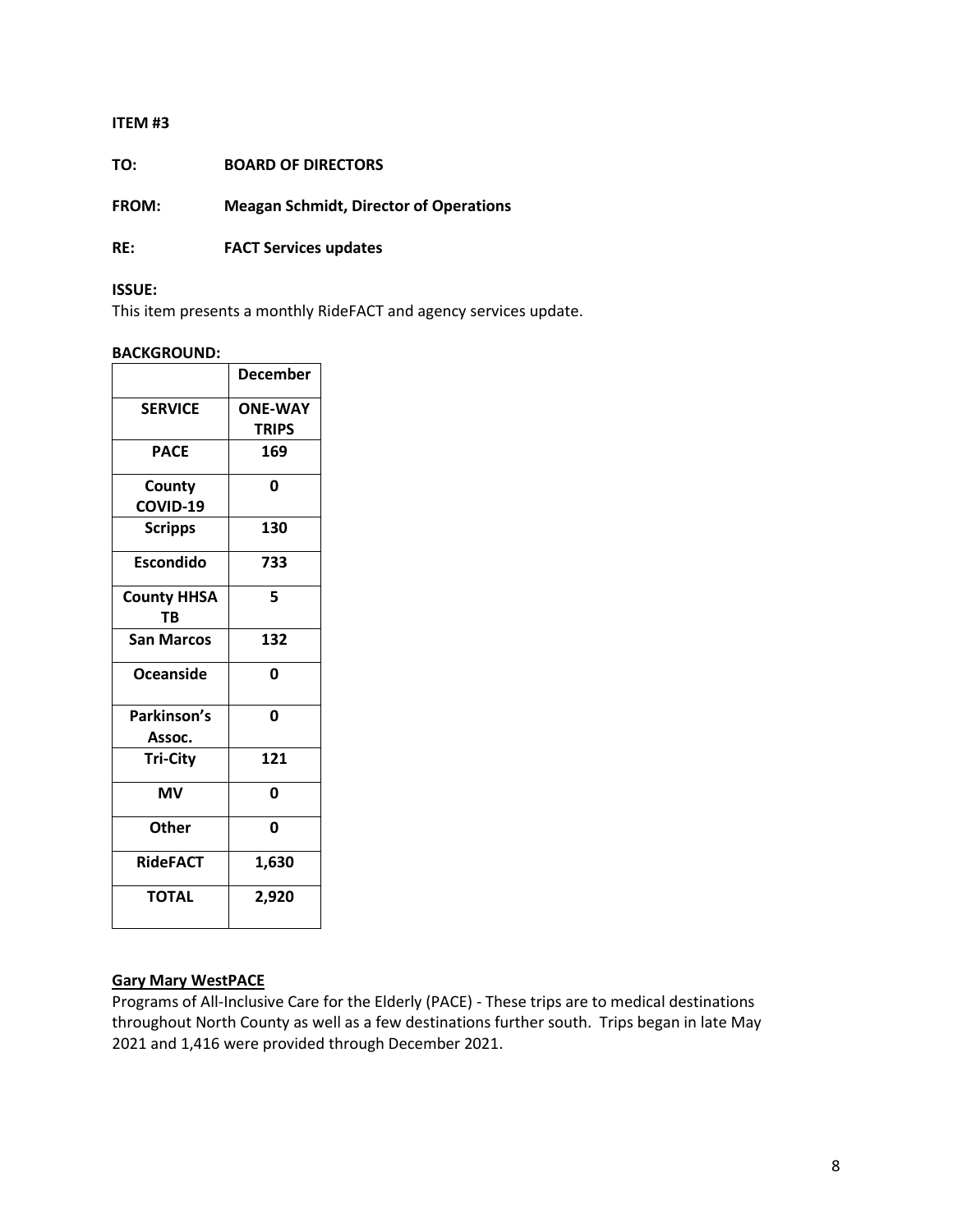### **Scripps Health**

FACT's service agreement with Scripps Health began January 15, 2020; 1,230 trips were provided through the end of December. FACT brokerage vendors are transporting discharged patients to pharmacies, their residences and/or to hospitals outside of San Diego County. FACT currently provides trips for 4 locations, Scripps Mercy Hospital Hillcrest and Chula Vista, Scripps La Jolla and Scripps Vista Clinic. FACT signed an Evergreen contract amendment expanding to all of these locations in August 2021.

### **City of Escondido**

FACT provides transportation to/from the City of Escondido's senior lunch nutrition program Monday-Friday. Service began November 1, 2019. Trips were paused in mid-March 2020- May 2021 due to COVID-19. Service resumed on June 15<sup>th</sup>. FACT provided 9,209 trips between November 2019 and December 2021. This contract term is through June 30, 2022.

### **County HHSA**

This service provides trips for the County to non-contagious Tuberculosis patients from their residences to clinics for treatment. 665 trips have been performed under this contract between late November 2018 through December 2021. This contract term is through June 30, 2023.

### **The Parkinson's Association of San Diego**

The Parkinson's Association of San Diego (PASD) contracts with FACT to provide transportation for neurological medical appointments, support groups and Parkinson's Association related events for their clients. Between June 2018 – December 2021, 190 trips have been provided.

# **City of San Marcos**

*Catch a Ride!* provides transportation for eligible seniors 60+ within San Marcos city limits as well as for medical purposes outside of the city within a 20 mile radius. FACT has provided 4,312 trips between February 2018 – December 2021. FACT and the City signed Amendment 4 to extend the contract through June 2022.

### **MV NCTD LIFT Service**

Inactive.

### **Tri-City Contracts – Emergency Room & Outpatient Behavioral Health**

FACT began transportation services for Tri-City Medical Center in December 2016. FACT has provided 6,098 trips for Tri-City patients between December 2016 – December 2021.

### **City of Oceanside Senior Van Service**

Contracted service for Oceanside began in September 2013. FACT has invoiced City of Oceanside for 34,322 trips from September 2013 – April 2021. As of May 1, 2021 this service was stopped due to lack of funds.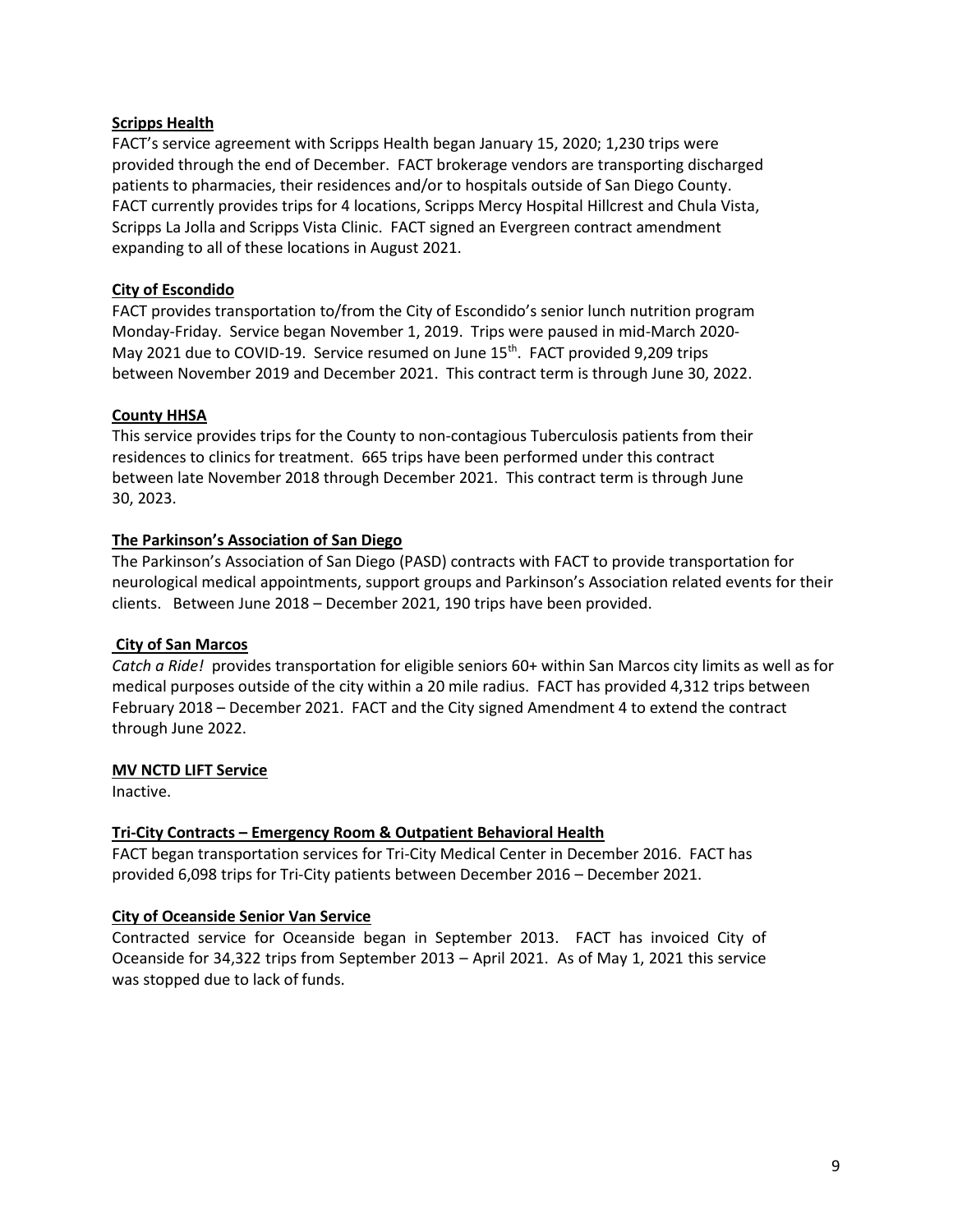|                       |          |           |                 | <b>New</b>     | <b>Total</b>             |                 |                 |              |                    |                 |                 |
|-----------------------|----------|-----------|-----------------|----------------|--------------------------|-----------------|-----------------|--------------|--------------------|-----------------|-----------------|
| CTSA,                 |          |           |                 |                | <b>Agencies Requests</b> |                 | <b>RideFACT</b> |              |                    |                 |                 |
| <b>RideFACT &amp;</b> |          |           | Programs        | in             | for                      | <b>RideFACT</b> | <b>Trips</b>    | Contracted   |                    | <b>RideFACT</b> | <b>RideFACT</b> |
| Contracted            |          |           | in              | <b>Databas</b> | <b>RideFACT</b>          | <b>Trips</b>    | Unable to       | <b>Trips</b> |                    | Avg             | <b>Avg Trip</b> |
| <b>Service Data</b>   | Web hits | Referrals | <b>Database</b> | e              | <b>Trips</b>             | Provided        | Provide         | Provided     | <b>Total Trips</b> | <b>Mileage</b>  | Cost            |
| July                  | 823      | 108       | 176             | 2              | 2,515                    | 2,455           | 60              | 771          | 3,226              | 9.6             | \$13.29         |
| August                | 948      | 90        | 177             | 1              | 2,424                    | 2,365           | 59              | 844          | 3,209              | 9.1             | \$11.47         |
| September             | 1,157    | 129       | 179             | $\overline{2}$ | 2,757                    | 2,621           | 136             | 674          | 3,295              | 9.3             | \$11.88         |
| October               | 1,263    | 139       | 180             | $\mathbf{1}$   | 2,952                    | 2,735           | 217             | 781          | 3,516              | 9.5             | \$12.63         |
| November              | 1,089    | 122       | 180             | 0              | 2,652                    | 2,388           | 264             | 1,452        | 3,840              | 9.8             | \$14.38         |
| December              | 1,052    | 82        | 180             | 0              | 2,636                    | 2,508           | 128             | 1,572        | 4,080              | 9.4             | \$14.86         |
| 20-Jan                | 1,372    | 132       | 176             | 0              | 2,994                    | 2,849           | 145             | 1,680        | 4,529              | 10.1            | \$13.99         |
| February              | 1,237    | 138       | 176             | 0              | 2,693                    | 2,608           | 85              | 1,567        | 4,175              | 9               | \$15.30         |
| March                 | 1,650    | 141       | 177             | $\mathbf{1}$   | 2,015                    | 1,931           | 84              | 988          | 2,919              | 8.8             | \$13.95         |
| <b>April</b>          | 1,720    | 347       | 183             | 6              | 1,586                    | 1,555           | 31              | 383          | 1,938              | 8.8             | \$15.29         |
| May                   | 1,253    | 384       | 183             | 0              | 2,082                    | 2,024           | 58              | 473          | 2,497              | 10.2            | \$18.65         |
| June                  | 1,392    | 297       | 185             | $\overline{2}$ | 2,502                    | 2,416           | 86              | 421          | 2,837              | 10.2            | \$20.60         |
| Subtotal              | 14,956   | 2109      | 185             |                | 29,808                   | 28,455          | 1353            | 11,606       | 40,061             |                 |                 |
| July                  | 1,510    | 304       | 180             | -5             | 3,202                    | 3,096           | 106             | 447          | 3,543              | 10.3            | \$21.12         |
| August                | 1,571    | 300       | 181             | 1              | 3,623                    | 3,371           | 252             | 459          | 3,830              | 9.5             | \$20.64         |
| September             | 1,625    | 312       | 181             | 0              | 3,924                    | 3,617           | 307             | 457          | 4,074              | 10              | \$21.13         |
| October               | 1,839    | 426       | 185             | 4              | 4,419                    | 4,035           | 384             | 436          | 4,471              | 10.3            | \$22.32         |
| November              | 1,591    | 488       | 189             | 5              | 4,102                    | 3,716           | 386             | 453          | 4,169              | 10.5            | \$21.39         |
| December              | 1,488    | 515       | 189             | 0              | 4,638                    | 4,191           | 447             | 433          | 4,624              | 11              | \$22.45         |
| January               | 1,480    | 466       | 189             | 0              | 4,270                    | 3,891           | 379             | 361          | 4,252              | 11              | \$22.40         |
| February              | 1,569    | 310       | 189             | 0              | 3,809                    | 3,447           | 362             | 403          | 3,850              | 10.5            | \$19.78         |
| March                 | 2,042    | 189       | 189             | 0              | 2,978                    | 2,637           | 341             | 488          | 3,125              | 9.5             | \$19.79         |
| Apr                   | 1,884    | 162       | 189             | $\mathbf 0$    | 2,429                    | 1,916           | 513             | 513          | 2,429              | 9.6             | \$19.39         |
| May                   | 1,867    | 102       | 189             | 0              | 2,259                    | 1,630           | 629             | 323          | 1,953              | 10.2            | \$21.25         |
| June                  | 2,221    | 155       | 189             | 0              | 2,306                    | 1,746           | 560             | 795          | 2,541              | 9.9             | \$21.31         |
| <b>Subtotal</b>       | 20,687   | 3729      | 189             | 10             | 39,653                   | 37,293          | 4666            | 5,568        | 42,861             |                 |                 |
| July                  | 2,715    | 163       | 193             | 4              | 2,281                    | 1,569           | 712             | 1,429        | 2,998              | 11              | \$22.19         |
| August                | 3,677    | 153       | 193             | 0              | 2,047                    | 1,212           | 835             | 1,408        | 2,620              | 9.5             | \$21.74         |
| September             | 2,315    | 155       | 193             | 0              | 1,904                    | 1,393           | 511             | 1,403        | 2,796              | 9.2             | \$21.92         |
| October               | 2,334    | 178       | 193             | 0              | 2,019                    | 1,498           | 521             | 1,373        | 2,871              | 9               | \$21.30         |
| November              | 2,129    | 124       | 193             | 0              | 2,083                    | 1,577           | 506             | 1,306        | 2,883              | 10              | \$22.99         |
| December              | 3,000    | 158       | 193             | 0              | 2,023                    | 1,630           | 393             | 1,290        | 2,920              | 9.3             | \$18.80         |
| <b>Subtotal</b>       | 16,170   | 931       | 193             | 0              | 12,357                   | 8,879           | 3478            | 8,209        | 17,088             |                 |                 |
| <b>TOTAL</b>          | 212,069  | 10,268    | 193             | 4              |                          | 183,197         | 13,446          | 95,531       | 278,728            |                 |                 |

# **RideFACT & Contracted Service statistics ytd for fiscal year July 2019 – December 2021**

**RECOMMENDATION: NONE.**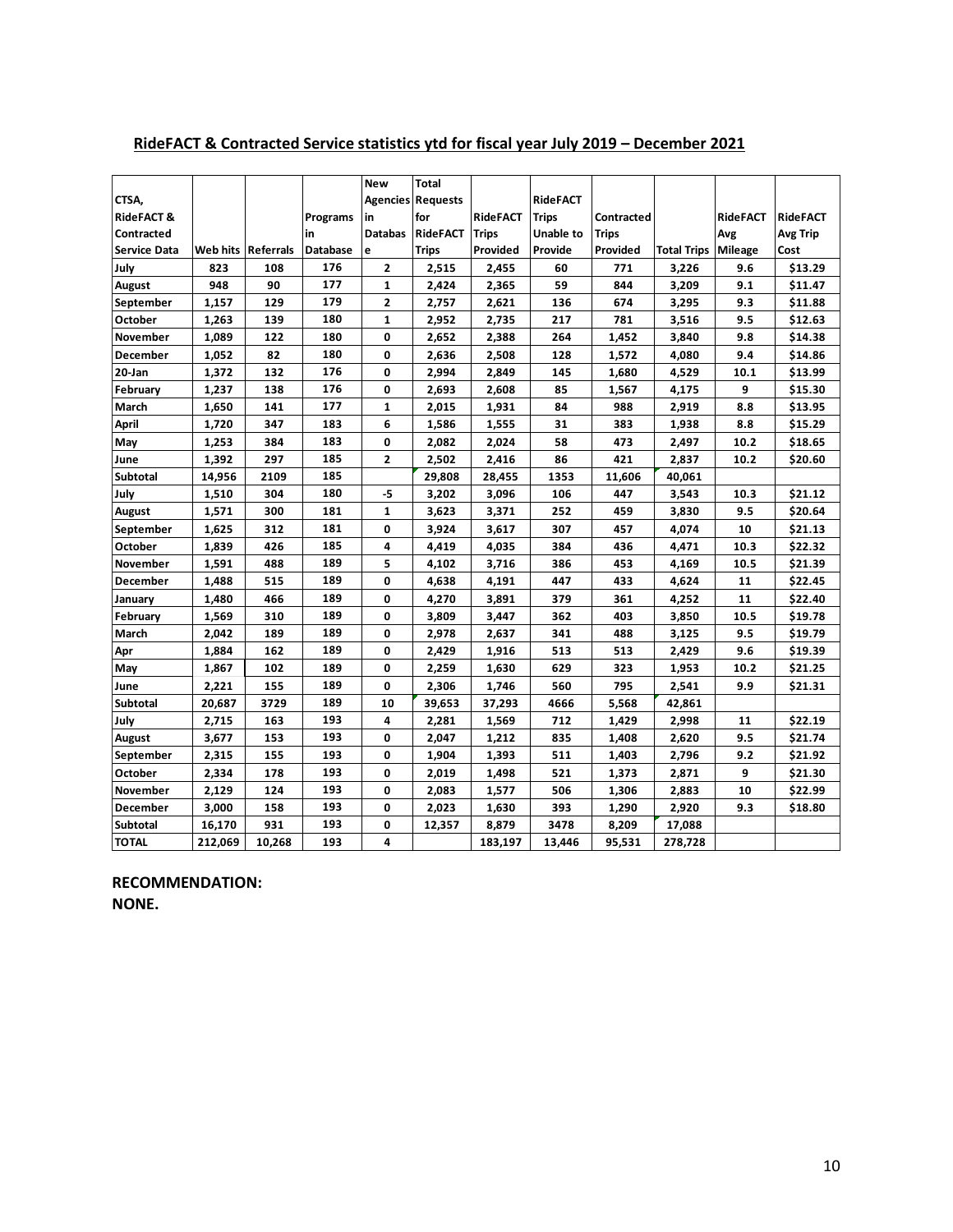# **ITEM # 6 TO: BOARD OF DIRECTORS FROM: ARUN PREM, EXECUTIVE DIRECTOR RE: SANDAG – Ongoing Discussion ISSUE:**

# **Update for Board members re. recent and ongoing discussions with SANDAG**

Meeting Update Feb 18, 2022: Arun met with Hon. Blakespear, Ms. Coleen Clemenston and Mr. Brian Lane, and resumed the discussion re. a sustainable process for funding FACT. Arun reviewed the process SANDAG followed in 2020 during STGP Cycle 11 and requested the same process apply in future cycles. Coleen and Brian agreed to follow up with the recommendation. We also discussed other grants and funding sources and non-financial ways in which SANDAG could extend support for FACT.

# **Background**

# Meeting Update, Nov 22, 2021

A follow up meeting with Mr. Hasan Ikhrata and Mr. Ray Major, Ms. Coleen Clementson Mr. Brian Lane was held on Nov 22, 2021. Arun Prem discussed FACT's cost for trips, and explained the invoicing process that provides detailed data to SANDAG on the purchase price for rides.

### Meeting with SANDAG, NCTD, MTS on Aug 4, 2021:

The following memo was sent from Arun to Mr. Hasan Ikhrata, Ms. Sharon Cooney and Mr. Matt Tucker ahead of the meeting:

*MEMO - Aug 4, 2021 Meeting - MTS, NCTD, SANDAG – Review baseline CTSA services & potential for collaboration* 

*San Diego County's CTSA is not structured as a supporting entity to the transit agencies, unlike in most other Counties that have CTSAs. Typically, CTSA's across CA are tasked with addressing a designated segment(s) of mobility with agreements in place with an intent to complement transit and paratransit services.*

*When the CTSA scope of services was drawn in the original SANDAG/FACT agreement completed in 2006, it did not recognize transportation services as an eligible activity for TDA funds. FACT began providing transportation in late 2010. SANDAG formally recognized the potential for the CTSA to operate transportation with TDA 4.5 funds during 2019 in the course of updating the CTSA services scope. Due to these changes, and concurrent changes in the County's leadership and vision for public transportation, there is value in a renewed discussion on the potential role the CTSA can play in future in supporting transit services and objectives.*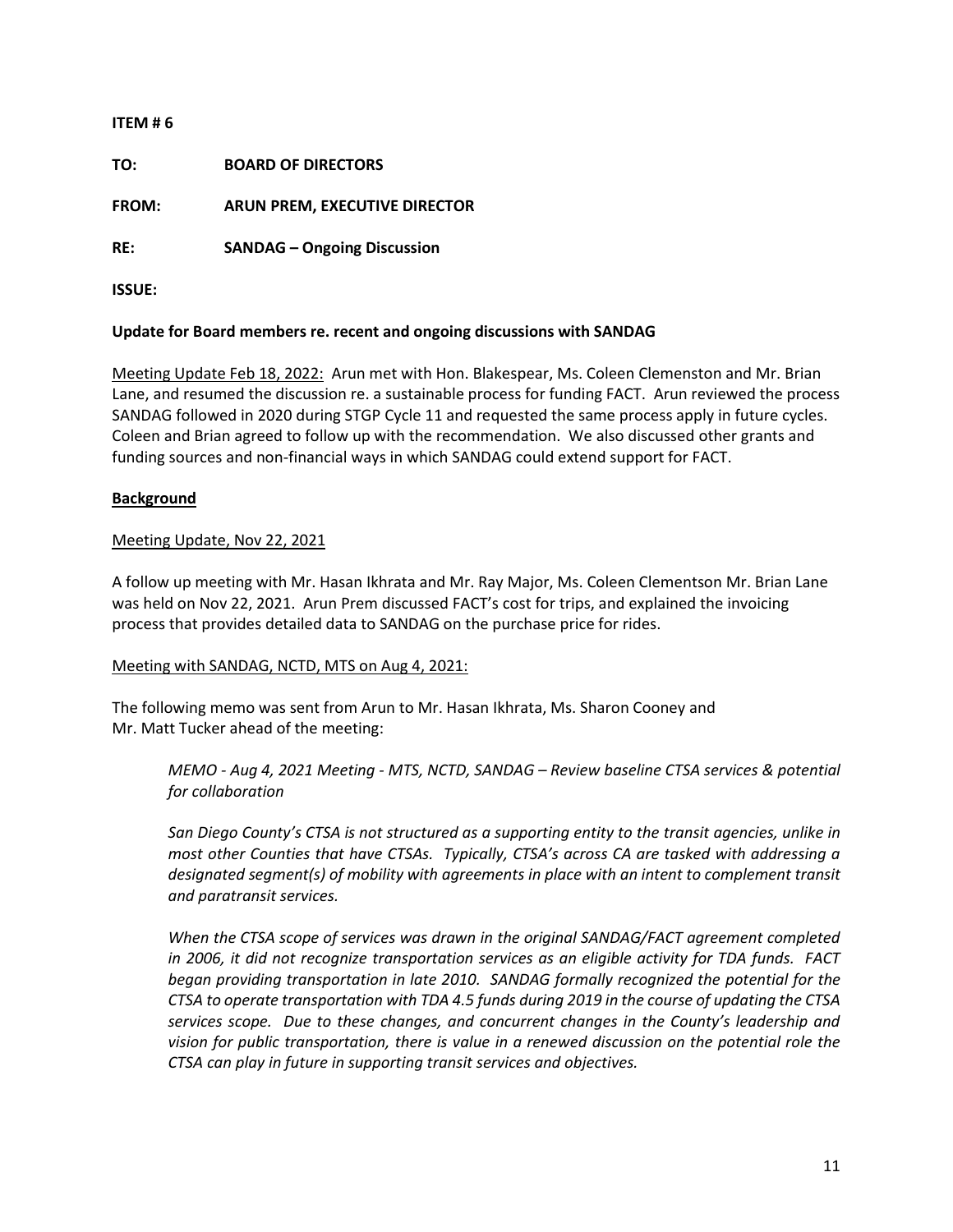*Since FACT implemented its transportation brokerage in 2011, it has maintained that collaboration with transit agencies as an ADA paratransit subcontractor would help sustain it, and add value to regional transportation services by reducing expenses and promoting the local taxicab service capacity. This concept was validated when FACT independently (sub)contracted with NCTD's vendors to provide ADA paratransit. A critical benefit of this arrangement was the net revenue FACT generated from the pass-through payments from NCTD without competing directly with NCTD or any other grant funded mobility provider. The subcontractor arrangement with First Transit did not survive the transition to a new vendor - MV Transit, and is currently inactive.*

*In a post pandemic transit scenario there are indications that cost of paratransit services, and the taxicab industry's capacity limits will create bottlenecks to paratransit delivery. The growing interest in mobility as a service and micro-transit also present challenges that are better met with a coordinated approach. FACT is in a position to leverage SANDAG Mobility Management grant funds to assist with configuring and testing new services more quickly and at a lower cost.*

*In view of the above, I would like to recommend we consider some or all of the following as a means to promoting ongoing communication and collaboration where possible to address the current and potential specialized mobility needs effectively:*

- *Reinstate NCTD and MTS staff to FACT's Council on Access and Mobility (CAM) and Technical Advisory Committees (TAC)*
- *Monthly or Quarterly meetings between staff to review specific service needs and proposals*
- *MOU's to designate FACT as a back-up or overflow transportation and call-center service provider in case of contingencies*
- *Review opportunities for transit agencies to engage with FACT as contractor directly*
- *Opportunities to collaborate on 5310, other grants, by proposing joint vehicle procurements and other projects that would avoid conflict related to funding*

### **Meeting update:**

"I met with Hasan, Matt, Sharon and Brian today to review the Memo I shared with you (copied above) and discuss how the CTSA could be structured as a formal supporting entity for the 2 transit agencies.

We spoke for a little over 30 minutes, as planned (a more detailed description of the meeting was sent to Board members on the afternoon of Aug 4, 2021).

### **RECOMMENDATION:**

**NONE**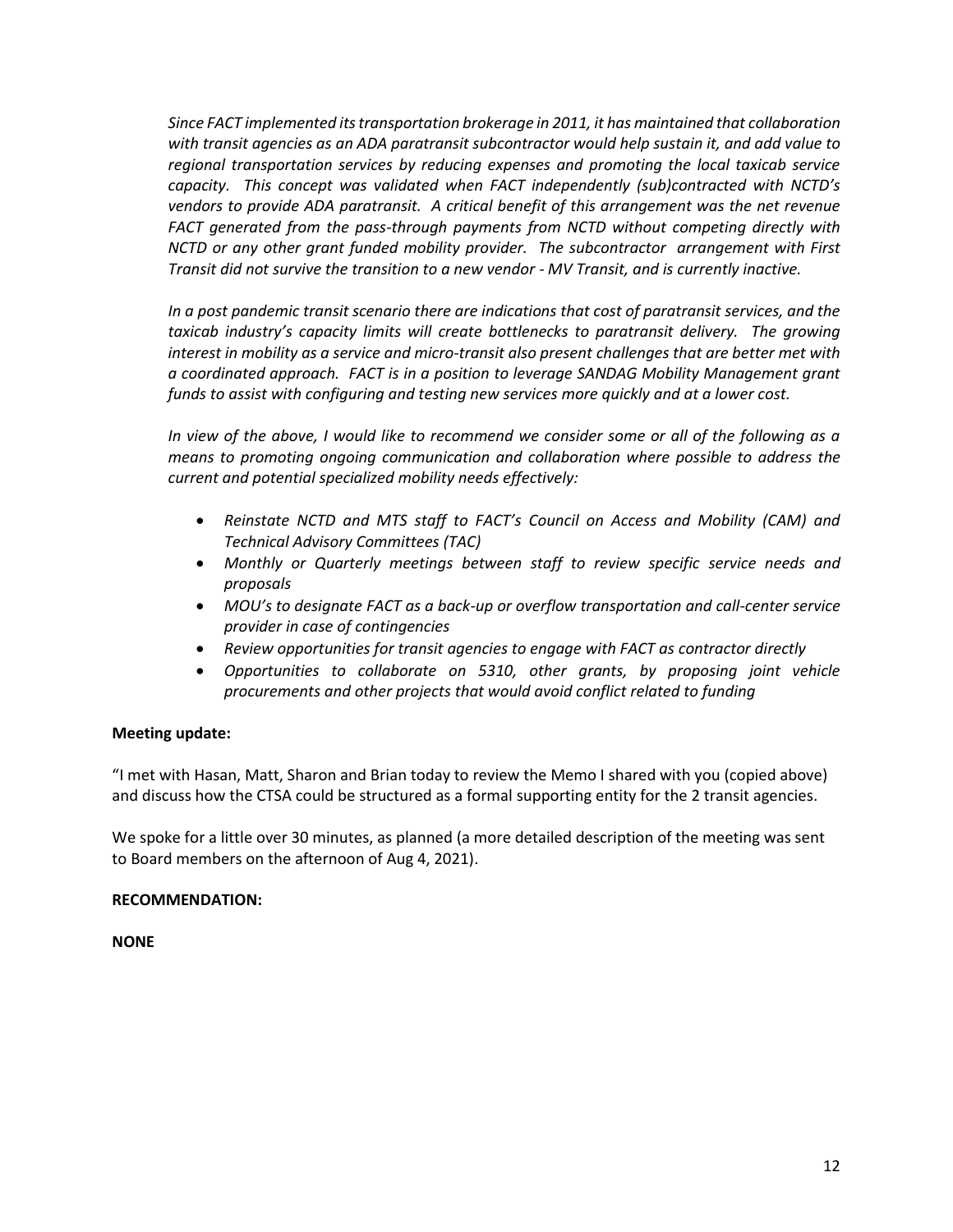| ITEM#7       |                                                                          |
|--------------|--------------------------------------------------------------------------|
| TO:          | <b>BOARD OF DIRECTORS</b>                                                |
| FROM:        | Arun Prem, Executive Director and Budd Anderson, Director of Grants & HR |
| RE:          | <b>Caltrans FTA 5310 Grant Application</b>                               |
| <b>ISSUE</b> |                                                                          |

FACT is planning to apply for Caltrans 2022 Call for Projects for FTA Section 5310 grant funding.

# **BACKGROUND**

On January 3, 2022, Caltrans opened a Call for Projects for FTA Section 5310 Program - Enhanced Mobility of Seniors and Individuals with Disabilities Program funding.

The goal of the 5310 Program is to improve mobility for seniors and individuals with disabilities by removing barriers to transportation services and expanding the transportation mobility options available. The FTA 5310 Program provides financial assistance for transportation services planned, designed, and carried out to meet the special transportation needs of seniors and individuals with disabilities. The program funds operating, mobility management, and capital projects that serve rural area communities within the state.

In addition to SANDAG's Specialized Transportation Grant Program (STGP), Caltrans's FTA 5310 Program is one of FACT's main sources of funding for ongoing mobility management activities. FACT's most recent 5310 project application submitted to Caltrans in 2019 was awarded \$355,271 to support FACT' mobility management activities for a 2-year period from December 2020 to November 2022.

The 2022 cycle is for a 2-year period and FACT can apply for a maximum of \$400,000.

Staff recommends applying for \$400,000 to support FACT's ongoing Mobility Management activities. Applications are due March 2, 2022. SANDAG, OES, and other partners have provided letters of support for FACT's project application. The project recommendations are anticipated in May 2022 and the funding is anticipated to be available in Summer or Fall 2022.

### **RECOMMENDATION:**

**Staff requests Board approval for application for Mobility Management funds under Caltran's FTA 5310 Program, and authorization for Board officers to sign a Board of Directors grant resolution to be included in the grant application.**